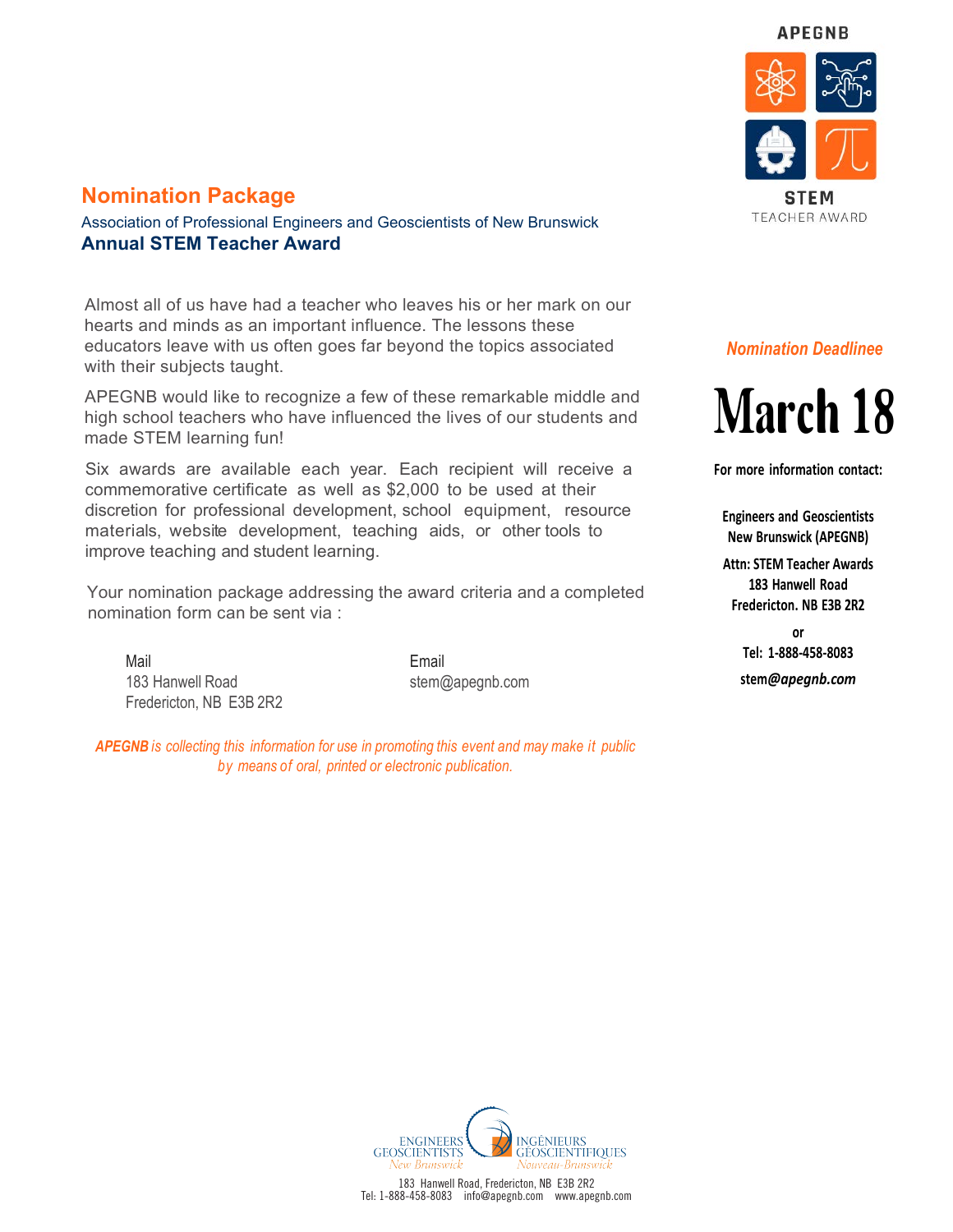#### **CRITERIA FOR TEACHERS**

Please remember that APEGNB's STEM Awards selection committee does not know your nominee so they are relying on your words and examples to determine the teacher's suitability for the award. Clear, concise and specific details will strengthen your nomination.

Your nomination package must contain no more than 5 letter-sized pages —including any supplementary information.

*Although not required, nominators may include additional information such as the teacher's résumé, letters of support or newspaper clippings.*

Nominators must demonstrate in their nomination package how the teacher meets the following criteria. Note that nominations will be evaluated and scored against these points listed below:

- $\checkmark$  Demonstrates innovative teaching that promotes engineering and or geoscience. (50 points)
- $\checkmark$  Encourages curiosity and generates excitement in STEM education by engaging students in hands-on interactive activities. (15 points)
- $\checkmark$  Organizes STEM activities outside of the classroom. (10 points)
- $\checkmark$  Demonstrates leadership among peers by serving as a model of how educators can work with industry to enrich STEM education. (10 points)
- $\checkmark$  Increases the understanding of the diverse careers available in engineering and geoscience helps to dispel stereotypes and encourages under-represented groups to consider careers in engineering or geoscience. (10 points)
- $\checkmark$  Uses social media platforms (e.g., Twitter, Facebook, Instagram) to promote STEM projects and learning. Please provide examples. (5 points)





### **APEGNB**